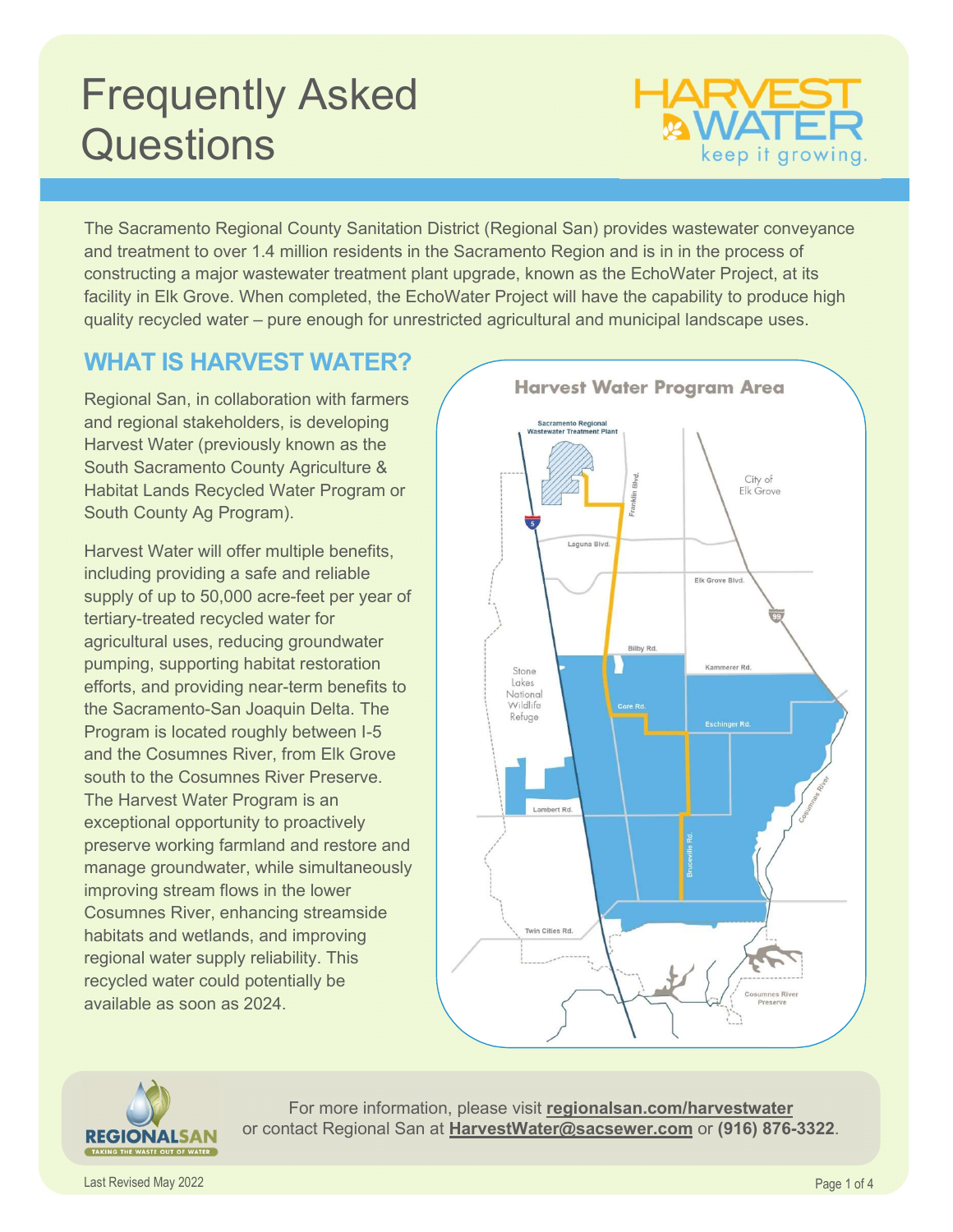### WHAT IS THE STATUS OF HARVEST WATER?

By March 2022, Regional San has been awarded a total of \$291.8 million in state funding to support the planning and construction of Harvest Water in southern Sacramento County. The funding is granted through the California Water Commission's Proposition 1 Water Storage Investment Program. The Harvest Water Program was awarded the grant for the exceptional public benefits the program will bring to the region by delivering up to 50,000 acre-feet per year of tertiary-treated recycled water for agricultural irrigation and wildlife habitat. Funding from the grant will be used to provide recycled water for agricultural irrigation to restore groundwater levels and to implement and monitor management strategies that support the achievement of the public benefits. The public ecosystem benefits include protecting and improving wetland and streamside habitats, vernal pool complexes, Cosumnes River flows, and Sandhill Crane habitat.

However, before grant funds can be allocated, Harvest Water needs to go through the administrative steps of finalizing environmental documentation, securing environmental permits, executing agreements with irrigators to receive the recycled water, and securing contracts with state agencies, interested partners and landowners to implement management plans to support the public ecosystem benefits. These activities are scheduled to occur in 2019 thru 2022. Once the final grant funding agreement and key permits are secured, construction can begin. Recycled water deliveries could begin as early as 2024.

## WHAT ARE THE KEY BENEFITS TO LANDOWNERS/OPERATORS IN THE PROGRAM AREA?

A reliable agricultural water supply using recycled water is a cornerstone of the Program. Agriculture is a critically important partner. The long-term sustainability of agriculture in the region is important to the entire community and tertiary-treated recycled water is a reliable, safe, and efficient means of protecting that future. The Program will supply recycled water to replace local groundwater supplies for agricultural irrigation throughout most of the year, and in most water years. The ability to restore groundwater levels through in-lieu recharge also allows future conjunctive use of the groundwater during extended droughts and peak demand at the later stages of the Program. This ability to switch back and forth between water sources keeps pumps functioning, and allows for system maintenance and flexibility. Because the water is from a municipal source, it is highly reliable. This allows farmers to have double and even triple source water reliability. In some cases, landowners will have groundwater, recycled, and surface water available.

The 2014 Sustainable Groundwater Management Act (SGMA) initiated additional groundwater planning for this area, and in future years may lead to additional requirements for groundwater users, such as maximum water use allocations in areas that are experiencing groundwater decline. While local requirements are still being developed under SGMA, access to recycled water will help the basin achieve compliance with SGMA and gives producers much more flexibility in an uncertain regulatory environment.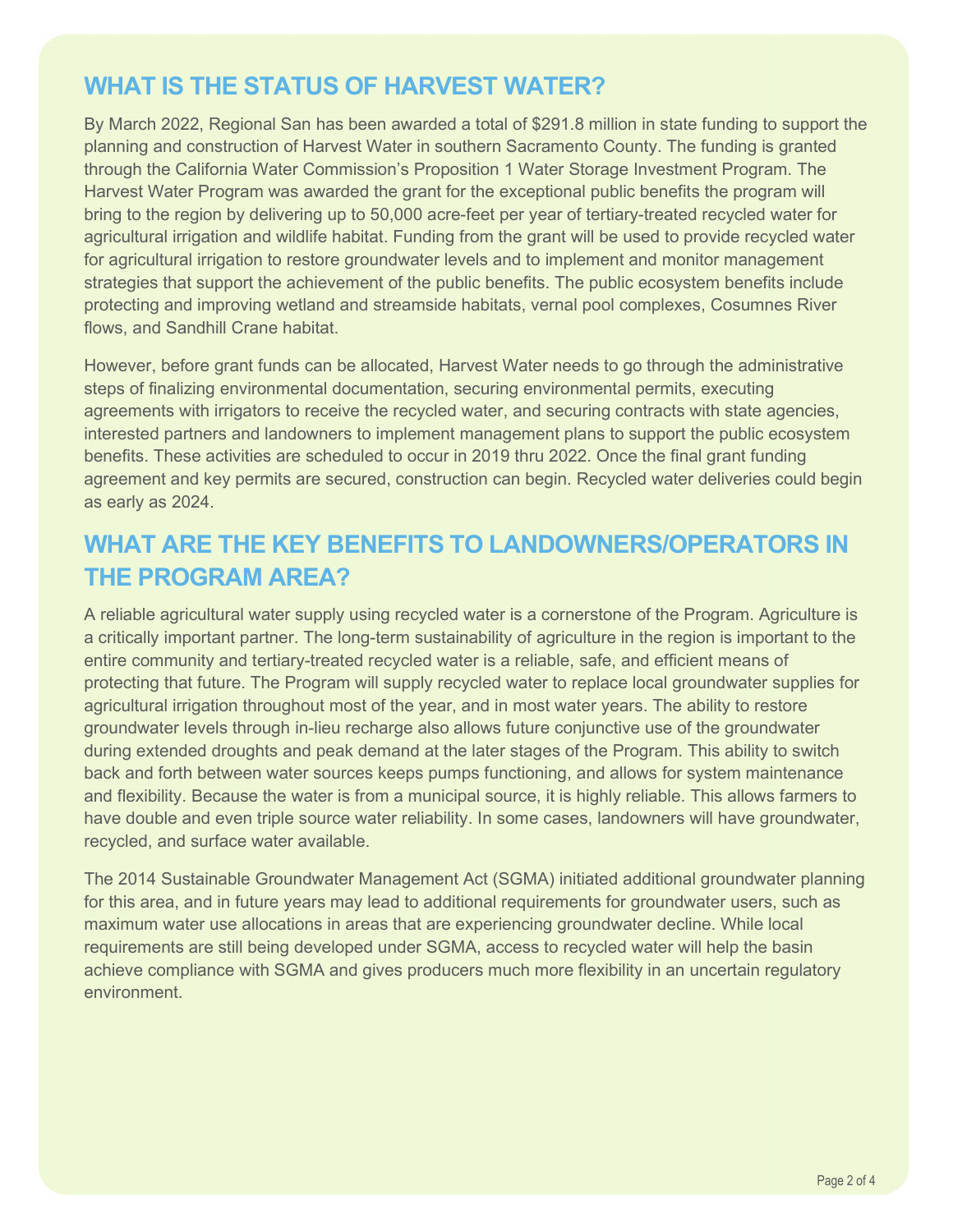### WHAT ARE THE OTHER KEY BENEFITS OF THE PROGRAM?

The beneficial use of the highly reliable and highly treated tertiary recycled water from Regional San's Echo Water Project will be provided for agricultural use and habitat lands—instead of being discharged to the Sacramento River. With discharge limits continuing to be strengthened, and the list of water quality constituents to be monitored and eventually regulated growing, the Harvest Water Program is an essential part of Regional San's long-term effluent diversification and discharge plans. This diversification of use helps all Regional San's current and future ratepayers, as discharge requirements become more restrictive and expensive.

The restoration of groundwater elevations in the Central Groundwater Basin (also known in the **State**ඍ terminology as the South American Subbasin), provides a manageable and sustainable basin for all groundwater users in this portion of the County into the future. Higher groundwater elevations and the availability of tertiary-treated recycled water year-round is intended to also improve southern Sacramento County ecosystems year-round. Higher groundwater elevations along the Cosumnes River corridor will support improved riparian vegetation due to shallow groundwater water levels being reachable by the roots of trees and shrubs along the river. Increased streamflow in the Cosumnes River in dry months will support the Fall-Run Chinook Salmon fishery, fields managed for Sandhill Crane habitat will increase numbers, and vernal pool wetlands will be restored in balance as productive grazing lands. Keeping lands south of Elk Grove in agriculture and cooperative habitat protection will support farming into the future.

#### WHAT WILL BE THE PRICE OF DELIVERED RECYCLED WATER?

The anticipated price of delivered recycled water will be limited to the value of avoided groundwater pumping costs. A uniform pricing structure will be negotiated with water users. Since Regional San was awarded a grant through the Water Storage Investment Program, there is no anticipated capital cost to water users to connect to the recycled water system.

## HOW DOES THIS PROGRAM IMPACT GROUNDWATER MANAGEMENT AND RIGHTS?

Groundwater rights of the overlying lands will not be compromised by the South County Ag Program. The success of the Harvest Water Program depends upon the use of recycled water offsetting some of the groundwater currently being pumped from the Central Basin. The goal is to have recycled water replace a significant portion of groundwater that is currently used for irrigation. However, supplemental groundwater will still be needed for irrigation to meet peak summer demands, particularly during droughts. The focus of the Program is to achieve local benefits first. The Program is designed to protect working agricultural and habitat lands and support sustainable groundwater management. Once the groundwater level targets are attained, and the groundwater basin is in a sustainable balance, groundwater stored in the basin will be available on a limited basis to potential groundwater accounting partners (farmers, municipalities adjacent to the Program Area, Regional San) to use in dry years instead of surface water. The Program helps provide local resiliency to droughts, while still maintaining the key benefits of restored groundwater levels. Regional San is committed to the cooperative development of a fair and transparent groundwater accounting system. The details of this groundwater accounting arrangement are currently in development between the program partners, including the agricultural and conservation community.